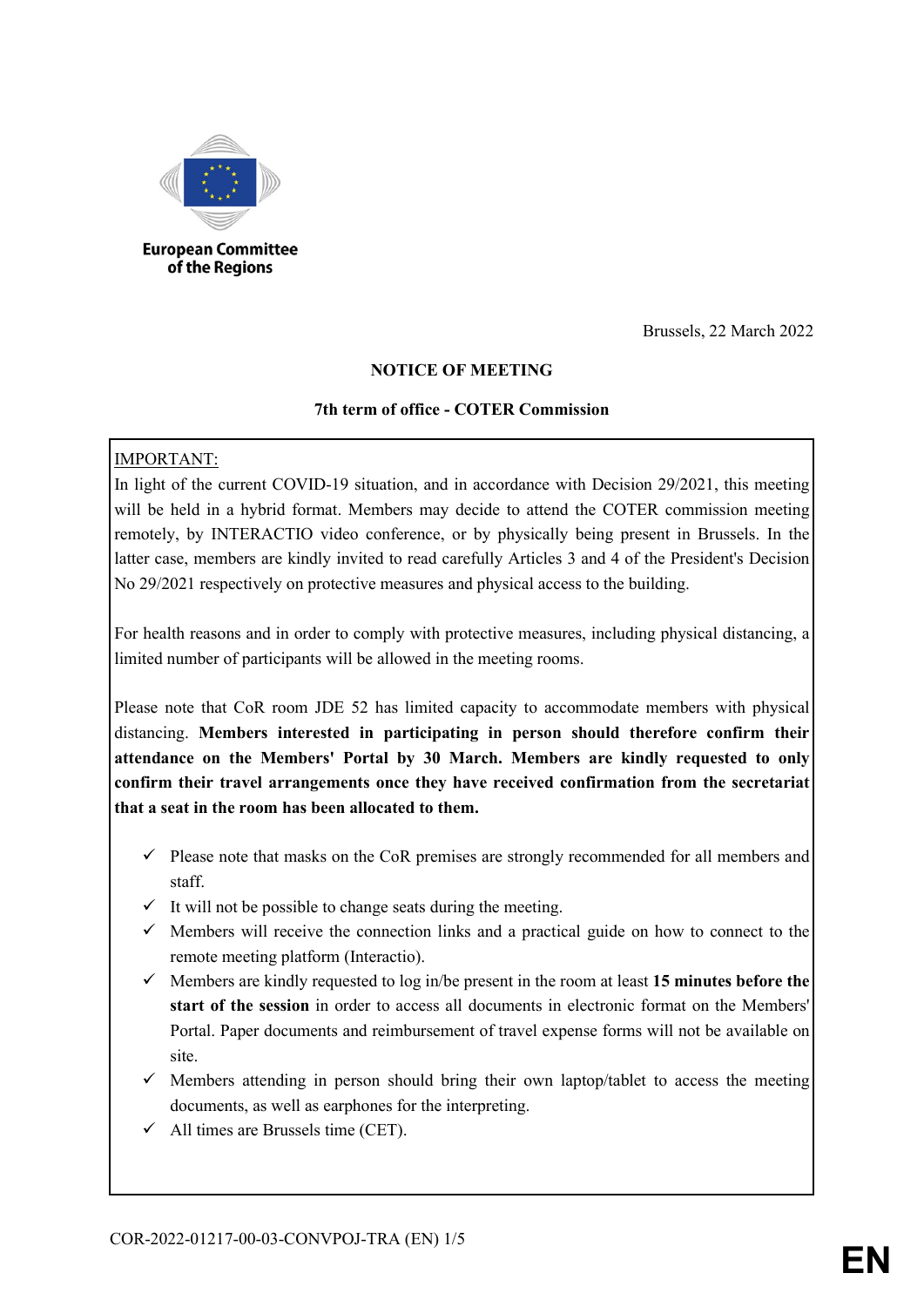Voting on amendments and opinion(s) will be done live, during the meeting. A step-by-step guide to voting will be available on the Members' Portal (COR-2021-1645-00-05-TCD-TRA).

| Meeting No                | 13                                                        |  |  |
|---------------------------|-----------------------------------------------------------|--|--|
| Chair                     | Nathalie SARRABEZOLLES (FR/PES)                           |  |  |
| Venue                     | Committee building, Rue Belliard/Belliardstraat 101, 1040 |  |  |
|                           | Brussel/Bruxelles (JDE52)                                 |  |  |
| Date                      | $07/04/2022$ 11:30 - 18:00                                |  |  |
| Amendment deadline        | 25/03/2022 15:00 (Brussels time)                          |  |  |
| Deadline for submitting a | 06/04/2022 at midnight (Brussels time)                    |  |  |
| delegation of presence    |                                                           |  |  |

#### **10:45–11:15: Political coordinators' meeting (in camera)**

#### **Draft agenda:**

#### **11:30 – 13:00**

- 1. **Adoption of the draft agenda**COR-2022-01217-00-03-CONVPOJ-TRA
- 2. **Approval of the minutes of the 12th meeting** COR-2022-01224-00-00-PV-TRA
- 3. **Statement by the chair** COR-2022-01225-00-01-LET-TRA
- 4. **Organisation of future work**

For decision:

- 4.1 Opinions on the basis of consultations (Rule 41(a)) Appointment of rapporteurs
- 4.2 Own-initiative opinions (Rule 41b) i))
	- − Decision to draw up an opinion
	- − Appointment of rapporteurs
- 4.3 Own-initiative opinions (Rule 41b) ii))
	- − Decision to request Bureau authorisation for an opinion
	- − Provisional appointment of rapporteurs
- 4.4 Decisions not to draw up an opinion COR-2022-01357-00-00-TCD-TRA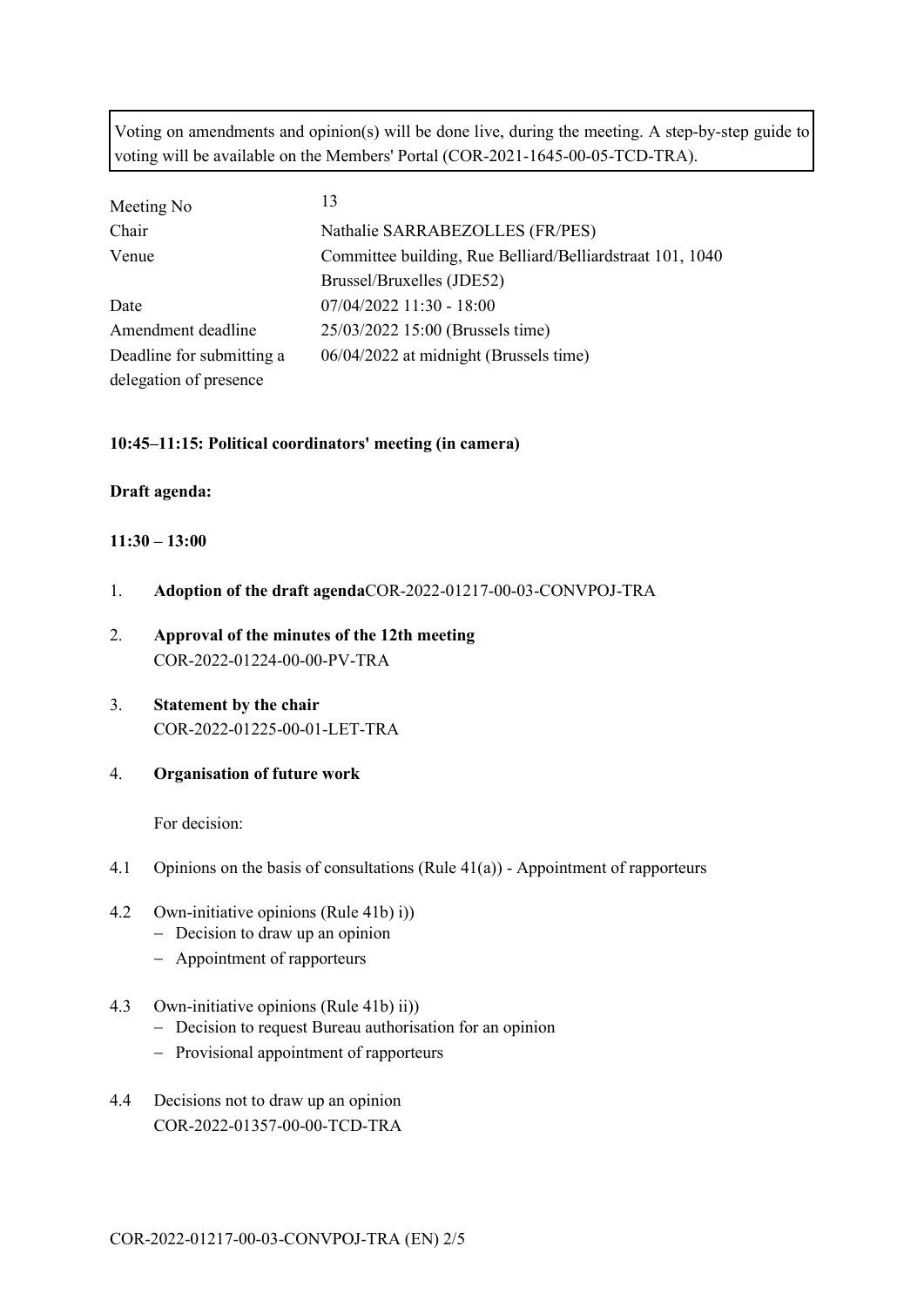4.5 Ongoing work programme and decision on attributions by the president COR-2022-01226-00-01-TCD-TRA

For discussion:

4.6 Follow-up to opinions COR-2022-01227-00-00-TCD-TRA

#### 5. **Opinions – First discussion and adoption**

| Title                                      | The new EU Arctic strategy                                                                                        |
|--------------------------------------------|-------------------------------------------------------------------------------------------------------------------|
| Rapporteur                                 | Mirja Vehkaperä (FI/RE)                                                                                           |
| Commission document                        | JOIN(2021) 27 final                                                                                               |
| Document                                   | COR-2021-06509-00-02-PA-TRA                                                                                       |
| Type of opinion                            | Own-initiative (Rule 41 b) i))                                                                                    |
| Dossier                                    | COTER-VII/017                                                                                                     |
| Statement by                               | Jose Miguel Roncero Martin, Unit Ocean Governance, Law of<br>the Sea, Arctic Policy, DG MARE, European Commission |
| Adoption planned in the<br>plenary session | 29-30 June 2022                                                                                                   |

- 6. **Debate on the implications of the war in Ukraine for cohesion policy and cross-border cooperation** 
	- Statements by Ms Kadri Uustal, Head of Unit Coordination of Programmes, DG REGIO, European Commission, and Mr Slawomir Tokarski, Director European Territorial Cooperation, Macro-regions, Interreg, DG REGIO, European Commission
	- Debate with members

## **Lunch Break**

#### **14:30 – 18:00**

## 7. **Opinions – Exchange of views**

| Title                                      | 8th report on economic, social and territorial cohesion                                            |  |  |  |
|--------------------------------------------|----------------------------------------------------------------------------------------------------|--|--|--|
| Rapporteur                                 | <b>Nathalie Sarrabezolles (FR/PES)</b>                                                             |  |  |  |
| Commission document                        | COM(2022) 34 final                                                                                 |  |  |  |
|                                            | SWD(2022) 24 final                                                                                 |  |  |  |
| Document                                   | COR-2022-00729-00-00-DT-TRA                                                                        |  |  |  |
| Type of opinion                            | Presidency referral (Rule 41 b) i))                                                                |  |  |  |
| Dossier                                    | COTER-VII/016                                                                                      |  |  |  |
| Statements by                              | Mr Gaetano Armao (IT/EPP), ECON rapporteur for the<br>opinion on Digital cohesion                  |  |  |  |
|                                            | Mr Lewis Dijkstra, Unit Policy Development and Economic<br>analysis, DG REGIO, European Commission |  |  |  |
| Adoption planned in the<br>commission      | 11-12 July 2022                                                                                    |  |  |  |
| Adoption planned in the<br>plenary session | 12-13 October 2022                                                                                 |  |  |  |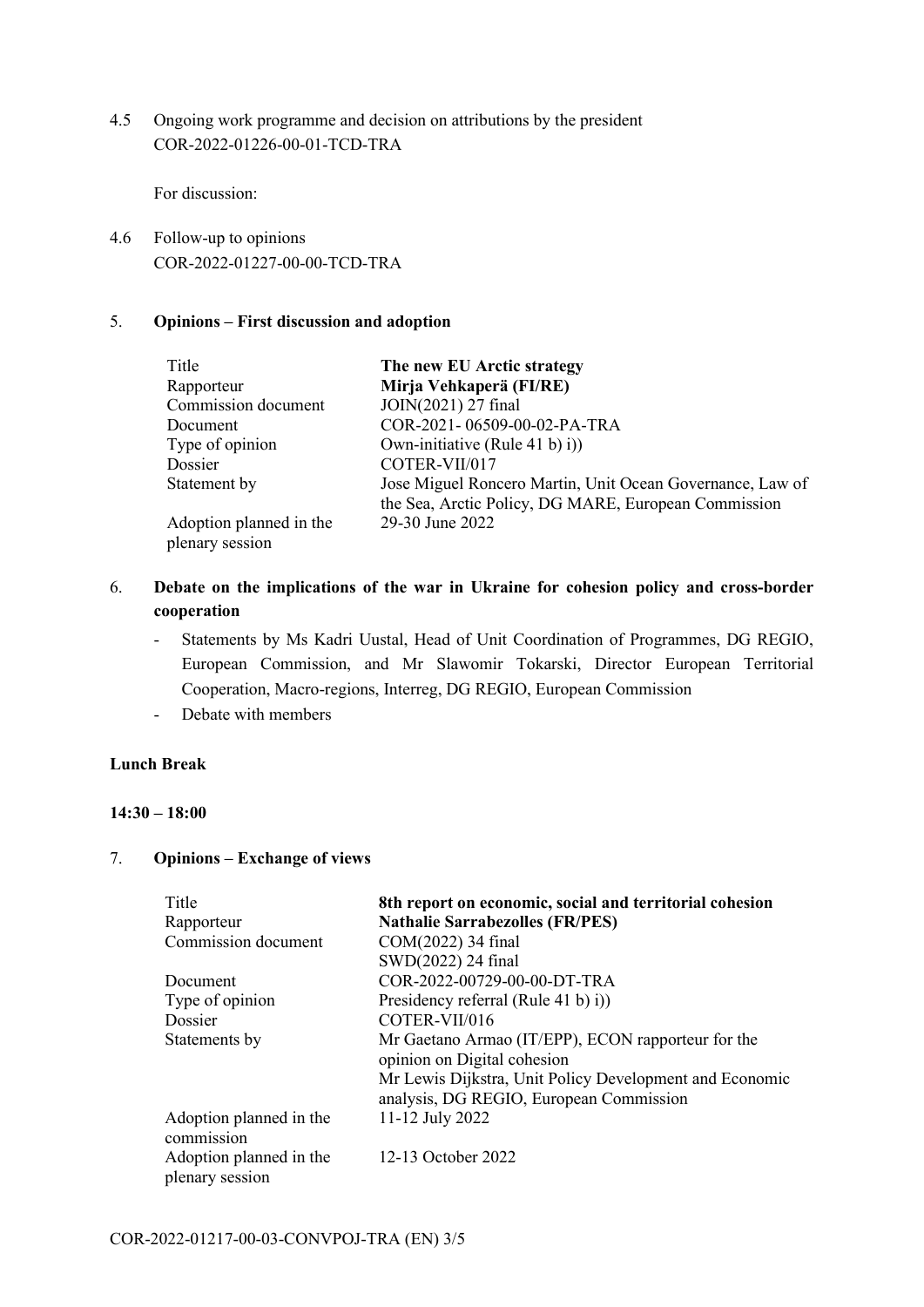# 8. **Opinions – Exchange of views**

| Title                                      | Guidelines for the development of the trans-European |  |  |  |
|--------------------------------------------|------------------------------------------------------|--|--|--|
|                                            | transport network (TEN-T)                            |  |  |  |
| Rapporteur                                 | <b>Isabelle Boudineau (FR/PES)</b>                   |  |  |  |
| Commission document                        | COM(2021) 810 final                                  |  |  |  |
|                                            | COM(2021) 812 final                                  |  |  |  |
| Document                                   | COR-2022-01228-00-00-DT-TRA                          |  |  |  |
| Type of opinion                            | Mandatory referral                                   |  |  |  |
| Dossier                                    | COTER-VII/019                                        |  |  |  |
| Statement by                               | Ms Silke Brocks, Deputy Head of Unit "B1 - Transport |  |  |  |
|                                            | Networks", DG MOVE, European Commission              |  |  |  |
| Adoption planned in the<br>commission      | 11-12 July 2022                                      |  |  |  |
| Adoption planned in the<br>plenary session | 12-13 October 2022                                   |  |  |  |

# 9. **Opinions – Exchange of views**

| Title<br>Rapporteur<br>Commission document<br>Document<br>Type of opinion           | The New EU Urban Mobility Framework<br>Linda Gaasch (LU/Greens)<br>COM(2021) 811 final<br>COR-2022-00952-00-00-DT-TRA<br>Own-initiative (Rule 41 b) i)) |
|-------------------------------------------------------------------------------------|---------------------------------------------------------------------------------------------------------------------------------------------------------|
| Dossier<br>Statement by                                                             | COTER-VII/020<br>Ms Isabelle Van Doorne, Deputy Head of Unit, B3- Innovation<br>and Research, DG MOVE, European Commission                              |
| Adoption planned in the<br>commission<br>Adoption planned in the<br>plenary session | 11-12 July 2022<br>12-13 October 2022                                                                                                                   |

# 10. **Opinions – Exchange of views**

| Title<br>Rapporteur<br>Commission document                                          | The next generation of own resources for the EU budget<br><b>Nathalie Sarrabezolles (FR/PES)</b><br>COM(2021) 566 final<br>COM(2021) 569 final                                                                     |
|-------------------------------------------------------------------------------------|--------------------------------------------------------------------------------------------------------------------------------------------------------------------------------------------------------------------|
| Document<br>Type of opinion<br>Dossier<br>Statement by                              | COM(2021) 570 final<br>COR-2022-01229-00-00-DT-TRA<br>Own-initiative (Rule 41 b) i))<br>COTER-VII/021<br>Ms Emmanuelle Maincent, Head of Unit Revenue policy and<br>new own resources, DG BUDG, European Commisson |
| Adoption planned in the<br>commission<br>Adoption planned in the<br>plenary session | 11-12 July 2022<br>12-13 October 2022                                                                                                                                                                              |